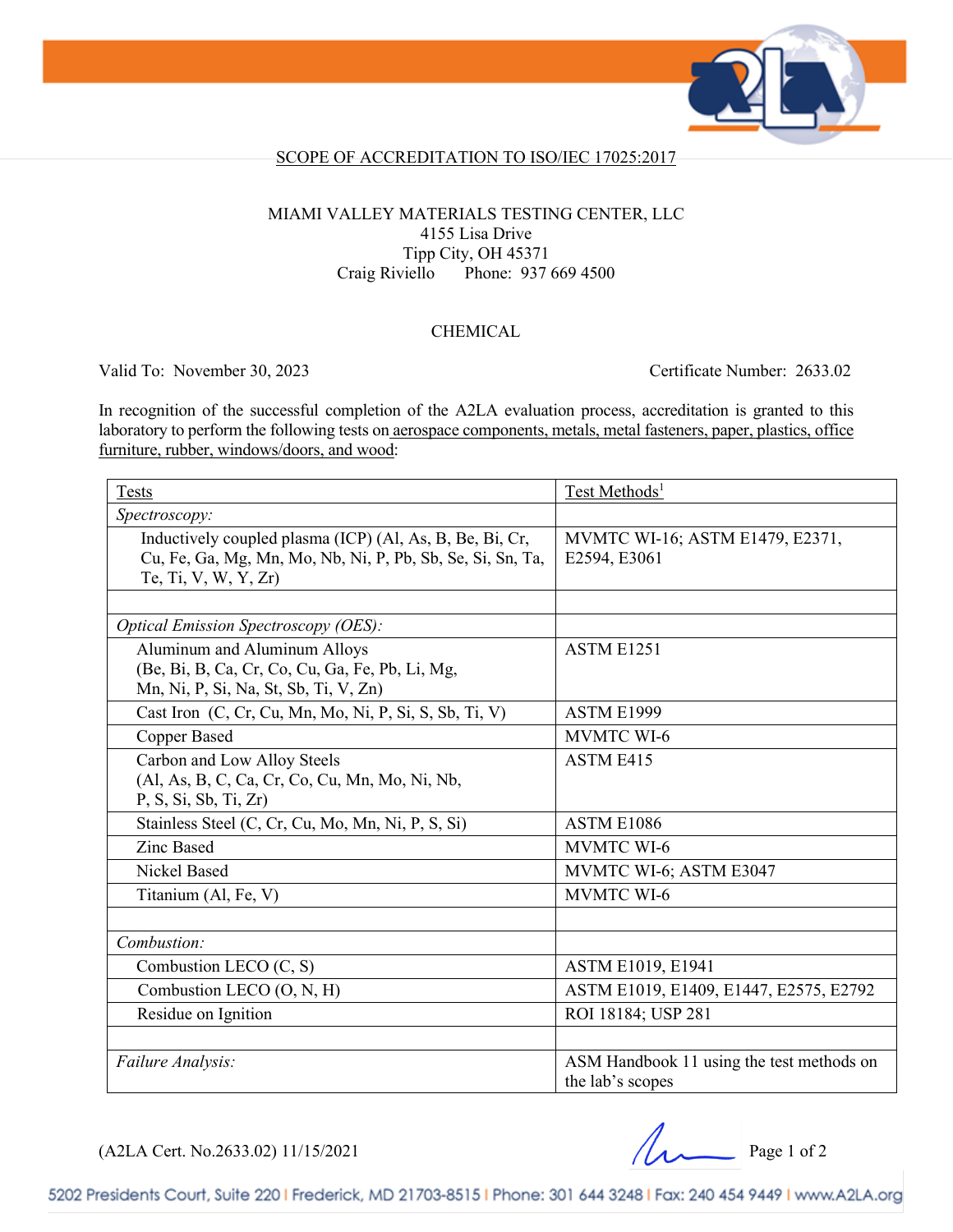<sup>1</sup>The laboratory is accredited for the test methods listed above. The accredited test methods are used in *determining compliance with the material specifications listed below; however, the inclusion of these material specifications on this Scope does not confer laboratory accreditation to the material specifications. Inclusion of these material specifications on this Scope also does not confer accreditation for every method embedded within the specification or procedure. Only the methods listed above on this Scope are accredited.*

| <b>Test Specifications:</b>                               |            |
|-----------------------------------------------------------|------------|
| Specification for Stainless Steel 316 (Surgical Implants) | ASTM F138  |
| Specification for Titanium $6 - 4$ (Surgical Implants)    | ASTM F136  |
| Standard Test Methods, Practices, and Terminology for     | ASTM A751  |
| <b>Chemical Analysis of Steel Products</b>                |            |
| Specification for Titanium 6-4 (Additive Manufacturing)   | ASTM F3001 |

(A2LA Cert. No. 2633.02) 11/15/2021 Page 2 of 2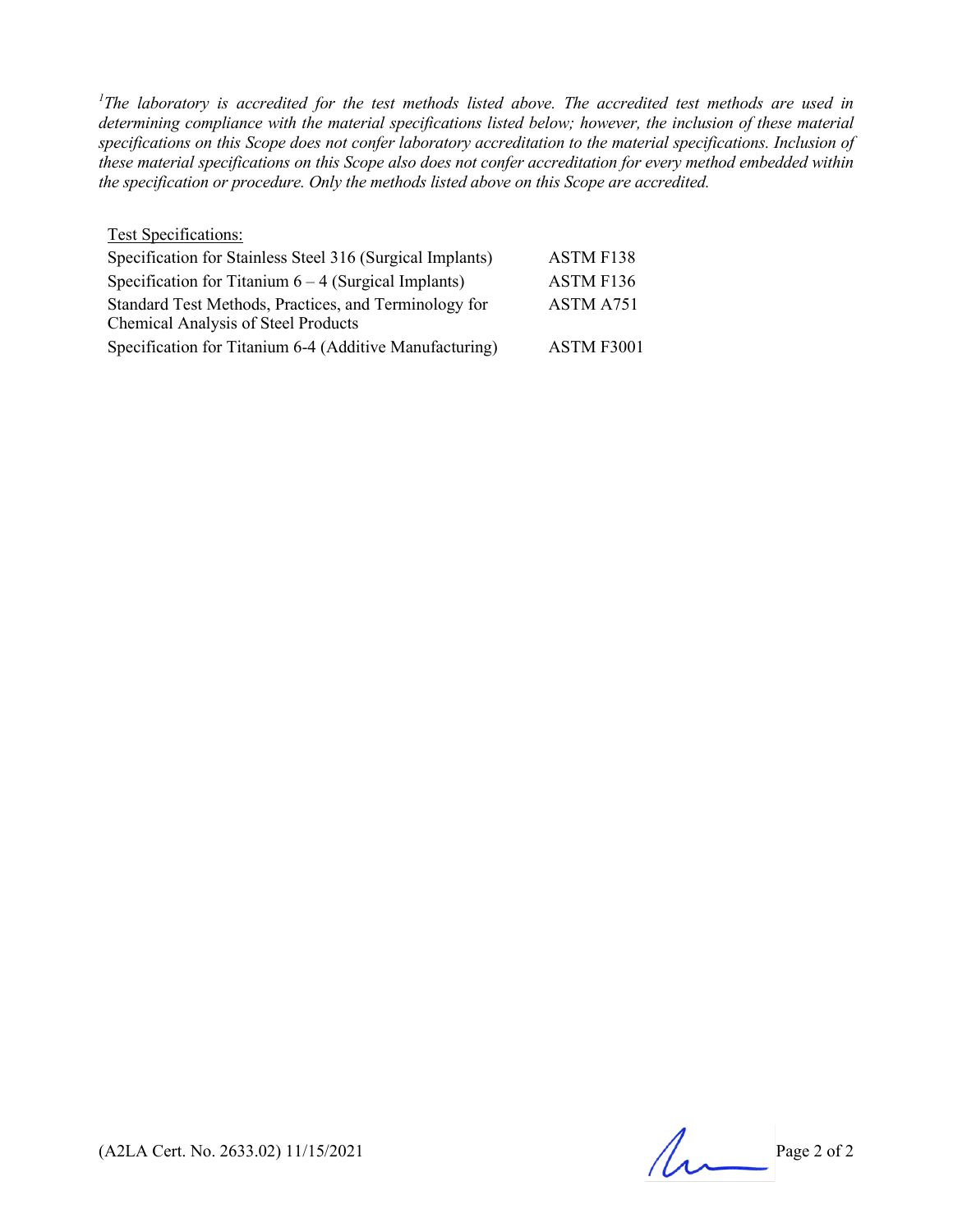



# *Accredited Laboratory*

A2LA has accredited

## **MIAMI VALLEY MATERIALS TESTING CENTER, LLC**

*Tipp City, OH*

for technical competence in the field of

### Chemical Testing

This laboratory is accredited in accordance with the recognized International Standard ISO/IEC 17025:2017 *General requirements for the competence of testing and calibration laboratories*. This accreditation demonstrates technical competence for a defined scope and the operation of a laboratory quality management system (*refer to joint ISO-ILAC-IAF Communiqué dated April 2017*).



Presented this 15<sup>th</sup> day of November 2021.

Vice President, Accreditation Services For the Accreditation Council Certificate Number 2633.02 Valid to November 30, 2023

*For the tests to which this accreditation applies, please refer to the laboratory's Chemical Scope of Accreditation.*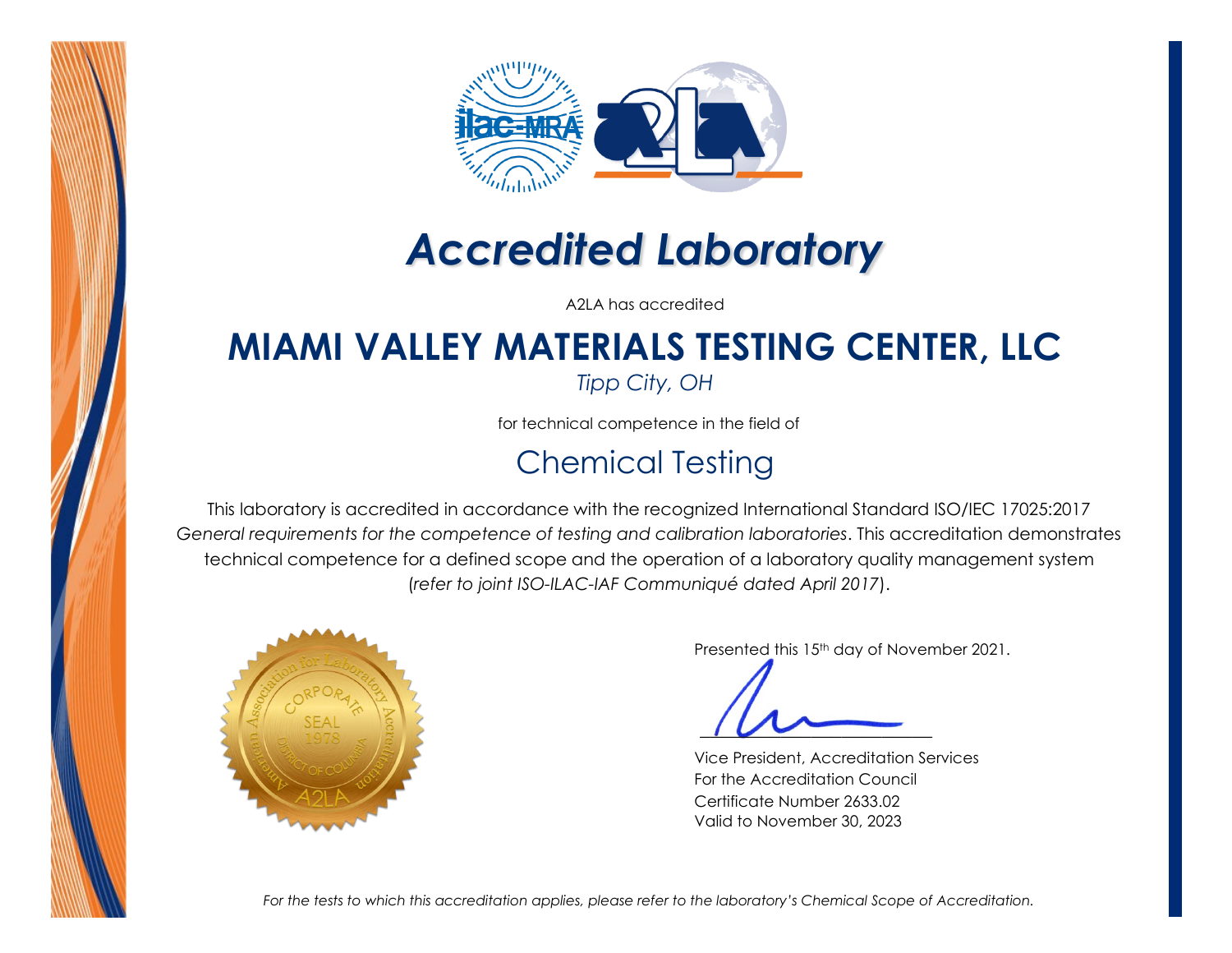

#### SCOPE OF ACCREDITATION TO ISO/IEC 17025:2017

#### MIAMI VALLEY MATERIALS TESTING CENTER, LLC 4155 Lisa Drive Tipp City, OH 45371 Craig Riviello Phone: 937 669 4500

#### MECHANICAL

Valid To: November 30, 2023 Certificate Number: 2633.01

In recognition of the successful completion of the A2LA evaluation process, accreditation is granted to this laboratory to perform the following tests on aerospace components, metals, metal fasteners, paper, plastics, office furniture, rubber, windows/doors, and wood:

| <b>Tests</b>                                                                    | Test Methods <sup>1</sup>                                                                                                                                        |
|---------------------------------------------------------------------------------|------------------------------------------------------------------------------------------------------------------------------------------------------------------|
| <b>Bend Testing</b>                                                             | ASTM E190, E290, AWS D1.1/D1.1M-<br>D1.5/D1.5M                                                                                                                   |
| Charpy (-320 to 212 $\degree$ F)                                                | <b>ASTM E23, A370</b>                                                                                                                                            |
| Failure Analysis                                                                | ASM Handbook 11 using the test methods<br>on the lab's scopes                                                                                                    |
| Weld Procedure / Welder Qualification Testing                                   | Using the tensile, bend, impact, hardness<br>and macroetch methods listed in this<br>document in accordance with:<br>ASME Sec. IX; AWS D1.1/D1.1M -<br>1.5/D1.5M |
| Hardness:                                                                       |                                                                                                                                                                  |
| Rockwell Hardness & Rockwell Superficial Hardness<br>(B, C, 15T, 30T, 15N, 30N) | <b>ASTM E18, A370</b>                                                                                                                                            |
| Brinell (500 & 3000 Kg)                                                         | <b>ASTM E10</b>                                                                                                                                                  |
| Microindentation                                                                |                                                                                                                                                                  |
| Knoop (100, 300 and 500g)                                                       | <b>ASTM E384/E92</b>                                                                                                                                             |
| Vickers (100, 300 and 500g)                                                     | <b>ASTM E384/E92</b>                                                                                                                                             |
| Tensile:                                                                        |                                                                                                                                                                  |
| Grey Iron Tensile Testing                                                       | ASTM A48/A48M                                                                                                                                                    |
| Mechanical Testing of Steel Products                                            | ASTM A370 (Sections 5-17)                                                                                                                                        |
| Tension Testing of Metallic Materials<br>(up to 56,000 lbs Room Temp)           | ASTM E8/E8M, A370                                                                                                                                                |
| Plastic Strain Ratio - Drawability (r-value)                                    | <b>ASTM E517</b>                                                                                                                                                 |
| Tensile Strain - Hardening - Formability (n-value)                              | <b>ASTM E646</b>                                                                                                                                                 |
| Tension Testing Wrought & Cast Aluminum Products                                | ASTM B557                                                                                                                                                        |

(A2LA Cert. No.2633.01) 11/15/2021 Page 1 of 5

5202 Presidents Court, Suite 220 | Frederick, MD 21703-8515 | Phone: 301 644 3248 | Fax: 240 454 9449 | www.A2LA.org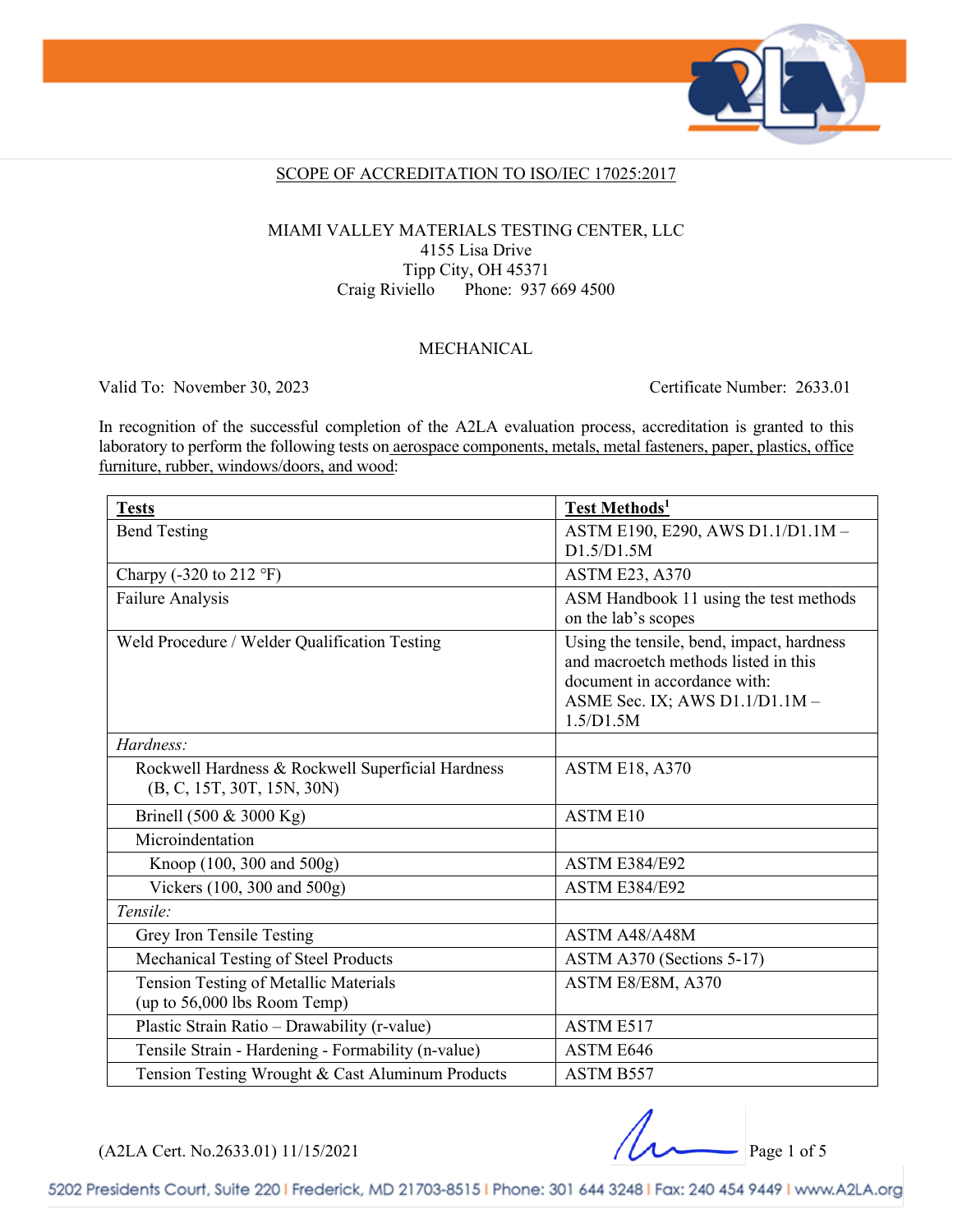| <b>Tests</b>                                                               | Test Methods <sup>1</sup>                                                                                                                                                                                                                                    |  |
|----------------------------------------------------------------------------|--------------------------------------------------------------------------------------------------------------------------------------------------------------------------------------------------------------------------------------------------------------|--|
| Metallographic Evaluation:                                                 |                                                                                                                                                                                                                                                              |  |
| Preparation of Metallographic Specimens                                    | <b>ASTME3</b>                                                                                                                                                                                                                                                |  |
| Case Depth                                                                 | SAE J423; ASTM E384                                                                                                                                                                                                                                          |  |
| SEM (Scanning Electron Microscopy)/EDS (Energy<br>Dispersive Spectroscopy) | ASTM E1508                                                                                                                                                                                                                                                   |  |
| <b>Inclusion Content</b>                                                   | ASTM E45 (Method A)                                                                                                                                                                                                                                          |  |
| Determining Average Grain Size                                             | ASTM E112 (Comparison and Intercept),<br>E1181                                                                                                                                                                                                               |  |
| Volume Fraction of Delta Ferrite                                           | ASTM E562; AMS 2315                                                                                                                                                                                                                                          |  |
| Estimating Depth of Decarburization of Steel Specimens                     | ASTM E1077, F2328, F835; ISO 898-1;<br><b>SAE J419</b>                                                                                                                                                                                                       |  |
| Evaluating Graphite Microstructure in Iron Castings                        | ASTM A247                                                                                                                                                                                                                                                    |  |
| Macroetching                                                               | ASTM E381, A604/A604M                                                                                                                                                                                                                                        |  |
| Microetching                                                               | ASTM E407                                                                                                                                                                                                                                                    |  |
| Reflected Light Photomicrography                                           | ASTM E883                                                                                                                                                                                                                                                    |  |
| Corrosion Resistance (IGA)                                                 | ASTM A262 (Practice A)                                                                                                                                                                                                                                       |  |
| <b>Surface Roughness</b>                                                   | ASTM B946, D7127, D4417                                                                                                                                                                                                                                      |  |
| Density:                                                                   |                                                                                                                                                                                                                                                              |  |
| Wet Density                                                                | ASTM B311                                                                                                                                                                                                                                                    |  |
| Fasteners:                                                                 |                                                                                                                                                                                                                                                              |  |
| <b>Stress Durability (Hydrogen Embrittlement)</b>                          | ASTM A574, F835, F912; SAE/USCAR-7;<br>SAE J78, J81, J1237; GM512M (obsolete<br>8/11), GM6010M (obsolete 8/11),<br>GM6171M (obsolete 8/11); GMW4205<br>(obsolete 12/13), GMW15170, ASTM<br>F606/F606M; ASME B18.6.3, B18.6.4<br>(obsolete), B18.6.5M, B18.13 |  |
| Drive Torque/Test                                                          | <b>ASME B18.6.3</b>                                                                                                                                                                                                                                          |  |
| Torque / Tension / Coefficient of Friction                                 | ISO 16047; GMW3044, GMW16819;<br>Ford WZ100, Ford WZ101; JDM F15, F22;<br><b>SAE J1965</b>                                                                                                                                                                   |  |
| Prevailing Torque                                                          | ASME B18.16.6, B18.16.6M; IFI 124,<br>IFI 125, IFI 524, IFI 525;<br>Ford ES-21006-S100; WSD-M21P27-A4<br>GM6175M; GM6194M; GM6189P;<br>GMW14657; SAE J1965                                                                                                   |  |
| Axial Tensile                                                              | ASTM A370, F606/F606M; ISO 898-1                                                                                                                                                                                                                             |  |
| Wedge Tensile                                                              | ASTM A370, F606/F606M; ISO 898-1,<br>898-5                                                                                                                                                                                                                   |  |
| Proof Load                                                                 | ASTM F606/F606M; SAE J1965                                                                                                                                                                                                                                   |  |
| Hardness                                                                   | ASTM F606/F606M; ISO 898-1, 898-2,<br>898-5                                                                                                                                                                                                                  |  |
| <b>Surface Discontinuities of Nuts</b>                                     | ASTM F812                                                                                                                                                                                                                                                    |  |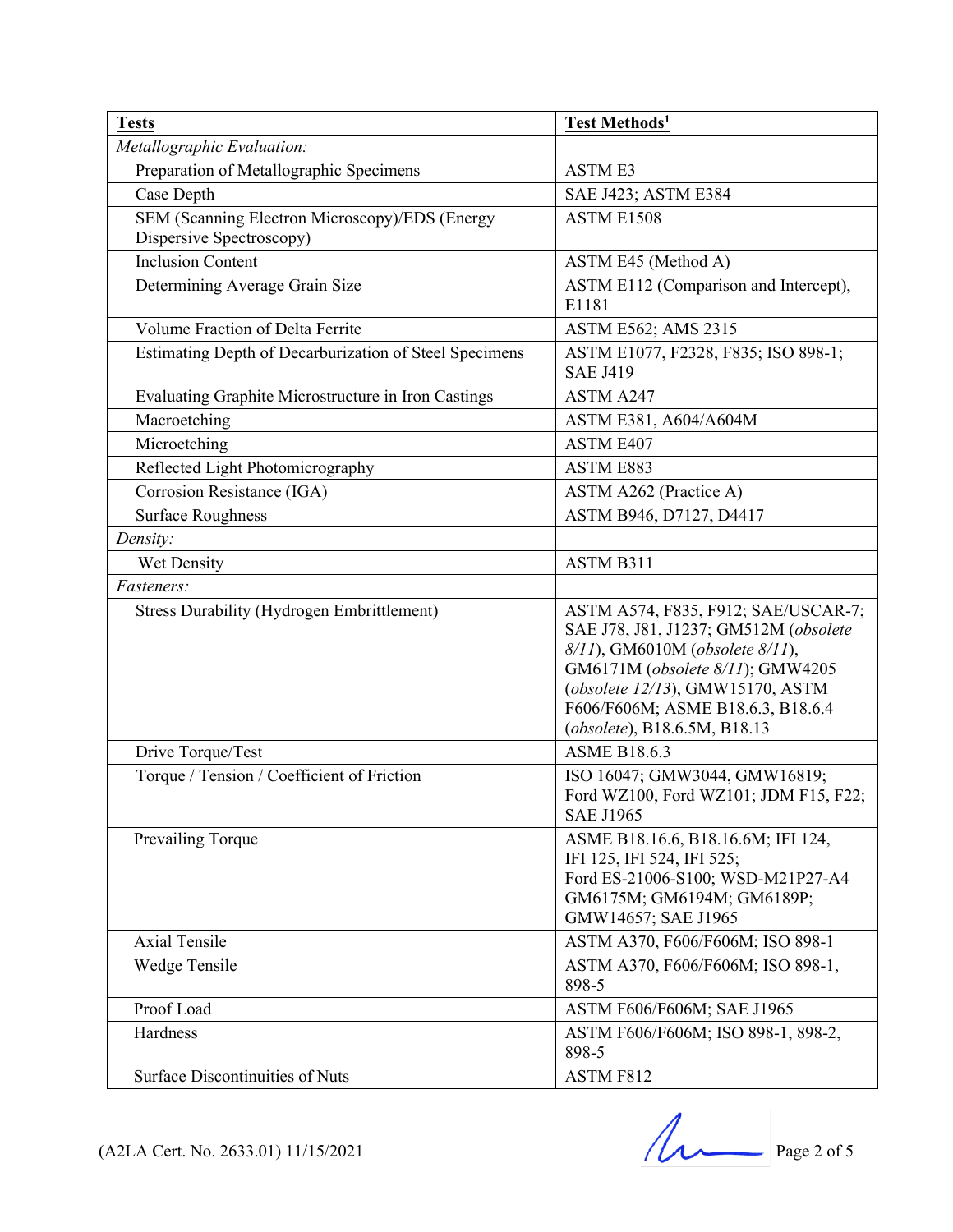| <b>Tests</b>                                        | <b>Test Methods1</b>                                                                                                                                                                                                             |
|-----------------------------------------------------|----------------------------------------------------------------------------------------------------------------------------------------------------------------------------------------------------------------------------------|
| Coating Characterization:                           |                                                                                                                                                                                                                                  |
| Qualitative Adhesion Testing of Metallic Coatings   | ASTM B571 (Sections 3, 4, 5), JDQ 117;<br>Honda HES D2003 (3.4), D6001 (4.4)                                                                                                                                                     |
| Coating Thickness Measurement by Microscopical Exam | ASTM B487, JDQ 117, JDM F15;<br>Honda HES D2003 (3.3), D2008, D2021,<br>D2016, D2028, D6001 (4.2), D6501 (3.2);<br>Honda 5100Z-TR0-6001                                                                                          |
| <b>Acid Resistance</b>                              | <b>ASTM D1308;</b><br>Honda HES D6001, D2016, D2021,<br>D6501 (3.25, 3.28);<br>Honda 5100Z-SGO-A000 (6-15),<br>Honda 5100Z-SEO-000 (6-14),<br>Honda 5100Z-TR0-6001                                                               |
| Evaluation of Painted/Coated/Plated Specimens       | ASTM D1654                                                                                                                                                                                                                       |
| Alkali Resistance                                   | <b>ASTM D1308;</b><br>Honda HES D2008, D2016, D2021,<br>Honda 5100-SGO-A000 (6-14),<br>Honda 5100-SEO-000 (6-13),<br>Honda HES D6501 (3.24, 3.28),<br>Honda 5100Z-TR0-6001                                                       |
| Coating Weight                                      | ASTM A90/A90M, A428/A428M;<br>Honda HES D2008,<br>Honda 5100Z-SGO-A000,<br>Honda 5100Z-SEO-000,<br>Honda 5100Z-TR0-6001                                                                                                          |
| <b>Fuel Resistance</b>                              | Honda HES D2016, D2021,<br>Honda 5100Z-SGO-A000 (6-17),<br>Honda 5100Z-SEO-000 (6-16),<br>Honda 4251Z-SEP-A000 (5),<br>Honda HES D6501 (3.21, 3.28),<br>Honda 5100Z-TR0-6001                                                     |
| Oil Resistance                                      | Honda HES D2008, D2016, D2021, D2028,<br>D6501 (3.23, 3.28),<br>Honda 5100Z-SGO-A000 (6-16),<br>Honda 5100Z-SEO-000 (6-15),<br>Honda 4251Z-SEP-A000 (6),<br>Honda HES Honda 5100Z-TR0-6001                                       |
| Degree of Blistering                                | ASTM D714                                                                                                                                                                                                                        |
| Degree of Rusting                                   | ASTM D610                                                                                                                                                                                                                        |
| <b>Water Immersion</b>                              | ASTM D870; Honda HES D2008, D2016,<br>D2021, D2028,<br>Honda 5100Z-SGO-A000 (6-8, 6-10),<br>Honda 5100Z-SEO-000 (6-7, 6-9),<br>Honda 4251Z-SEP-A000 (Section 5),<br>Honda HES D6501 Sections 3.18, 3.37,<br>Honda 5100Z-TR0-6001 |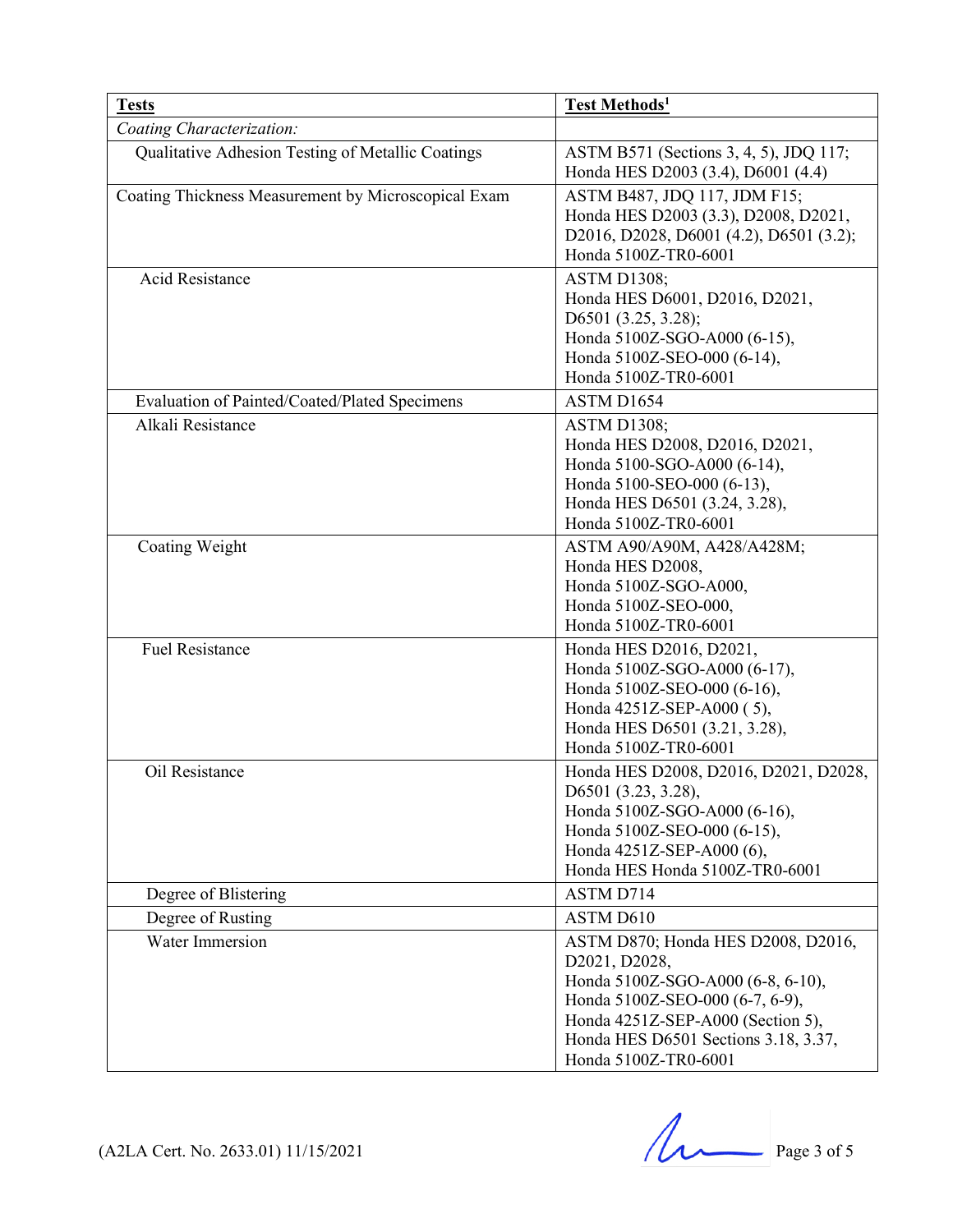| <b>Tests</b>                        | Test Methods <sup>1</sup>               |
|-------------------------------------|-----------------------------------------|
| Coating Characterization continued: |                                         |
| Coating Adhesion                    | <b>ASTM D3359;</b>                      |
|                                     | Honda HES D2008, D2016, D2021, D2028,   |
|                                     | D6501 $(3.6)$ ,                         |
|                                     | Honda 5100Z-SGO-A000,                   |
|                                     | Honda 5100Z-SEO-000,                    |
|                                     | Honda 5100Z-TR0-6001                    |
| <b>Environmental Simulation:</b>    |                                         |
| Humidity                            | ASTM D2247                              |
| Salt Spray (Fog)                    | ASTM B117; ISO 9227; JDM F15, F15X1;    |
|                                     | Honda HES 6501 Sections 3.15.1, 3.15.2, |
|                                     | Honda HES: D2003 (3.2), D2008, D2016,   |
|                                     | D2021, D2028, D6001,                    |
|                                     | Honda 5100Z-SEO-0000 Section 6-2-1,     |
|                                     | Honda 5100Z-SGO-A000 Section 6-2-1,     |
|                                     | Honda 5100Z-TR0-6001;                   |
|                                     | JDQ 115; JDQ 117                        |
| <b>Hot Salt Water Resistance</b>    | Honda 5100Z-SGO-A000 (6-3),             |
|                                     | Honda 5100Z-SEO-000 (6-3),              |
|                                     | Honda 5100Z-TR0-6001                    |

#### 2. Dimensional Test

| Parameter                       | Range             | CMC         | Comments                |
|---------------------------------|-------------------|-------------|-------------------------|
| Thread <sup>3</sup>             | #2 to $.750"$     | $1.2E-4"$   | Go-No Go Thread Plugs   |
|                                 | M2.5 to M18       |             | ANSI B1.1, B1.3 (System |
|                                 |                   |             | $\sim$ 1                |
| $\mathbf{L}$ inear $\mathbf{r}$ | $0.048$ to 1.250" | $3.95E-04"$ | Calipers                |
|                                 |                   |             |                         |

<sup>1</sup>The laboratory is accredited for the test methods listed above. The accredited test methods are used in *determining compliance with the material specifications listed below; however, the inclusion of these material*  specifications on this Scope does not confer laboratory accreditation to the material specifications. Inclusion of *these material specifications on this Scope also does not confer accreditation for every method embedded within the specification or procedure. Only the methods listed above on this Scope are accredited.*

*2 Calibration and Measurement Capability Uncertainty (CMC) is the smallest uncertainty of measurement that a laboratory can achieve within its scope of accreditation when performing more or less routine calibrations of nearly ideal measurement standards or nearly ideal measuring equipment. CMC's represent expanded uncertainties expressed at approximately the 95 % level of confidence, usually using a coverage factor of*  $k = 2$ *. The actual measurement uncertainty of a specific calibration performed by the laboratory may be greater than the CMC due to the behavior of the customer's device and to influences from the circumstances of the specific calibration. 3 This test is not equivalent to that of a calibration.*

*3 This test is not equivalent to that of a calibration.*

 $(A2LA$  Cert. No. 2633.01) 11/15/2021 Page 4 of 5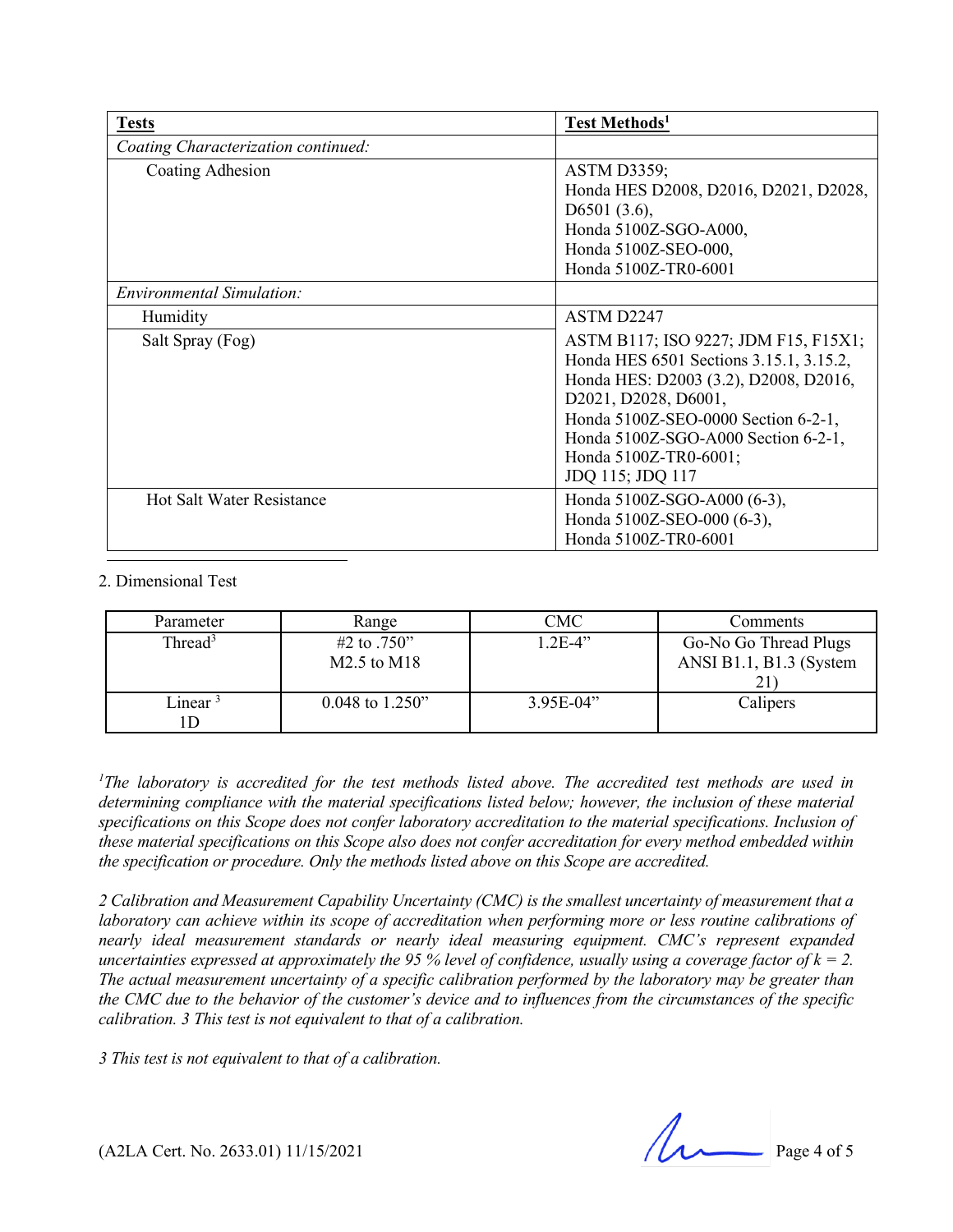| <b>Test Specifications:</b>                               |                  |
|-----------------------------------------------------------|------------------|
| Specification for Stainless Steel 316 (Surgical Implants) | <b>ASTM F138</b> |
| Specification for Titanium $6 - 4$ (Surgical Implants)    | ASTM F136        |
| JDM F15 Addendum - Zinc Clear Chromate C Requirements     | BOSSARD CSS3     |
| Specification for Titanium 6-4 (Additive Manufacturing)   | ASTM F3001       |

(A2LA Cert. No. 2633.01) 11/15/2021 Page 5 of 5